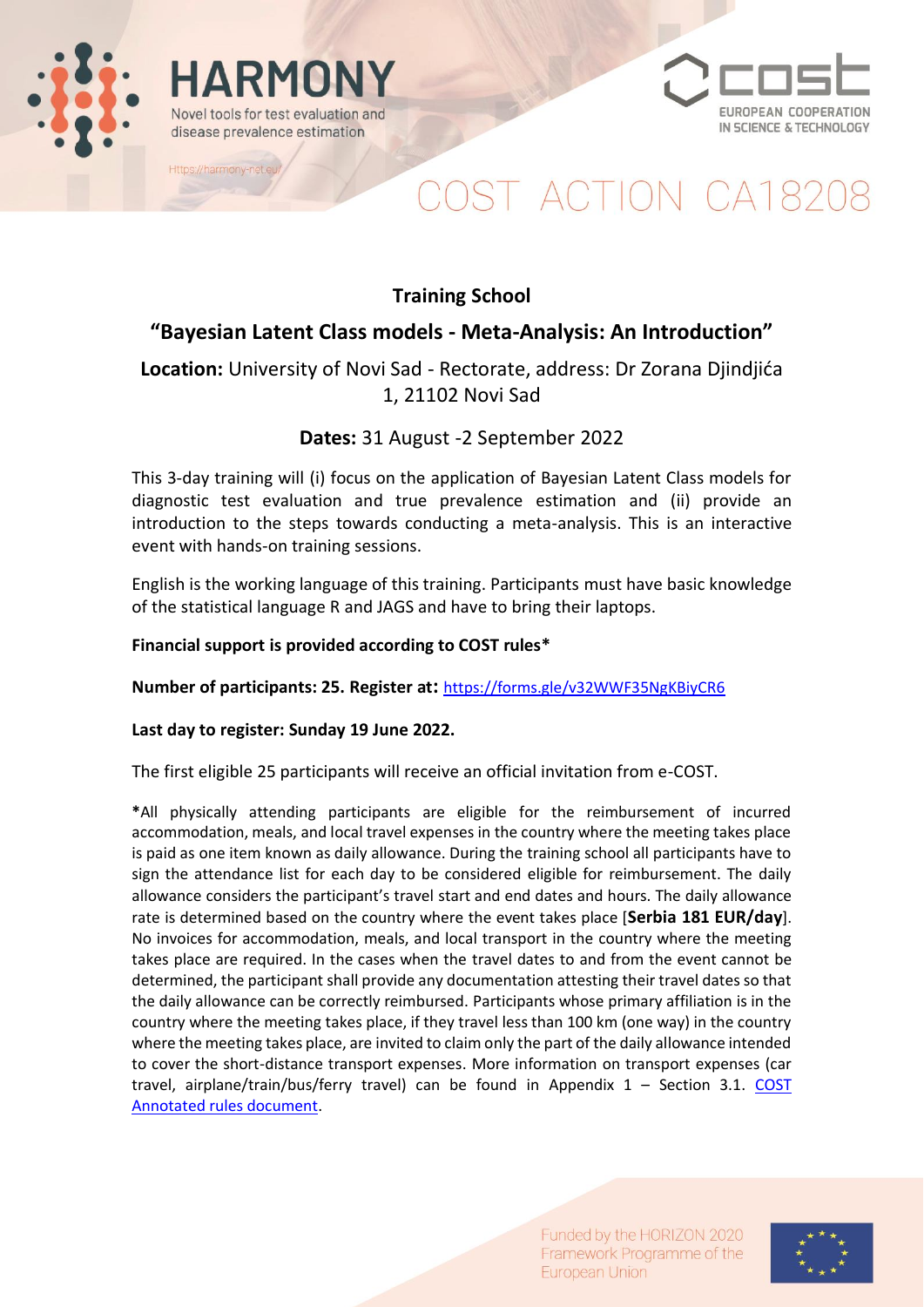

## **HARMONY** Novel tools for test evaluation and

disease prevalence estimation

Https://harmony-net.eu/



# COST ACTION CA18208

| <b>Date</b>              | <b>Start</b> | End   | Speaker(s)                                    | <b>Title</b>                                                                              |
|--------------------------|--------------|-------|-----------------------------------------------|-------------------------------------------------------------------------------------------|
| Wednesday 31 August 2022 |              |       |                                               | <b>Room Name</b>                                                                          |
|                          | 9:00         | 09:15 | All                                           | Welcome and Introductions                                                                 |
|                          | 09:15        | 10:15 | Julio Álvarez / Eleftherios<br><b>Meletis</b> | Introduction to Bayesian Analysis                                                         |
|                          | 10:15        | 11:15 | Julio Álvarez / Eleftherios<br><b>Meletis</b> | A practical introduction to MCMC<br>(summary of pre-course work)                          |
|                          | 11:15        | 11:45 |                                               | <b>Coffee break</b>                                                                       |
|                          | 11:45        | 12:30 | Eleftherios Meletis / Julio<br>Álvarez        | The Hui-Walter model (Hands-on training) /<br>Getting familiar with JAGS/Latent Variables |
|                          | 12:30        | 13:00 | Eleftherios Meletis / Julio<br>Álvarez        | The Hui-Walter model (Hands-on training)                                                  |
|                          | 13:00        | 14:00 |                                               | <b>Lunch Break</b>                                                                        |
|                          | 14:00        | 15:30 | Julio Álvarez / Eleftherios<br><b>Meletis</b> | Multi-test multi-population Hui-Walter models<br>(Hands-on training)                      |

Funded by the HORIZON 2020 Framework Programme of the European Union

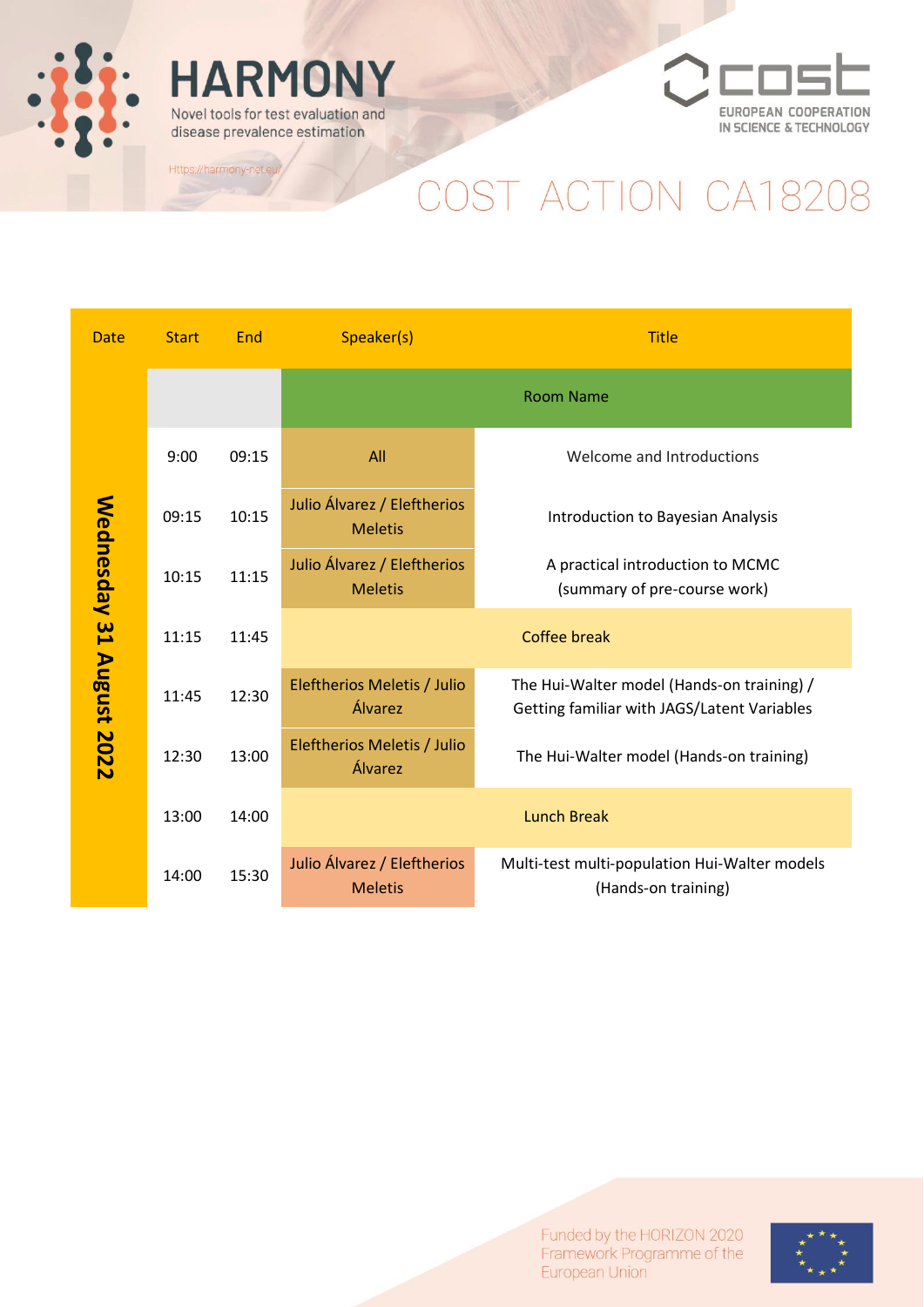

## **HARMONY** Novel tools for test evaluation and

disease prevalence estimation

Https://harmony-net.eu/



## COST ACTION CA18208

| <b>Date</b>               | <b>Start</b> | End   | Speaker(s)                                    | <b>Title</b>                                                             |  |
|---------------------------|--------------|-------|-----------------------------------------------|--------------------------------------------------------------------------|--|
| Thursday 1 September 2022 |              |       | <b>Room Name</b>                              |                                                                          |  |
|                           | 9:00         | 09:45 | Julio Álvarez / Eleftherios<br><b>Meletis</b> | Multi-test multi-population Hui-Walter models<br>(Hands-on training)     |  |
|                           | 09:45        | 10:15 | Julio Álvarez / Eleftherios<br><b>Meletis</b> | Multi-test multi-population Hui-Walter models<br>(Hands-on training)     |  |
|                           | 10:15        | 10:45 | <b>Coffee break</b>                           |                                                                          |  |
|                           | 10:45        | 13:00 | Julio Álvarez / Eleftherios<br><b>Meletis</b> | Bayesian true prevalence estimation (Hands-on<br>training)               |  |
|                           | 13:00        | 14:00 | <b>Lunch Break</b>                            |                                                                          |  |
|                           | 14:00        | 15:00 | Eleftherios Meletis / Julio<br>Álvarez        | Bayesian latent class models for continuous tests<br>(Hands-on training) |  |
|                           | 15:00        | 15:30 | All                                           | Day 2 Wrap-up                                                            |  |